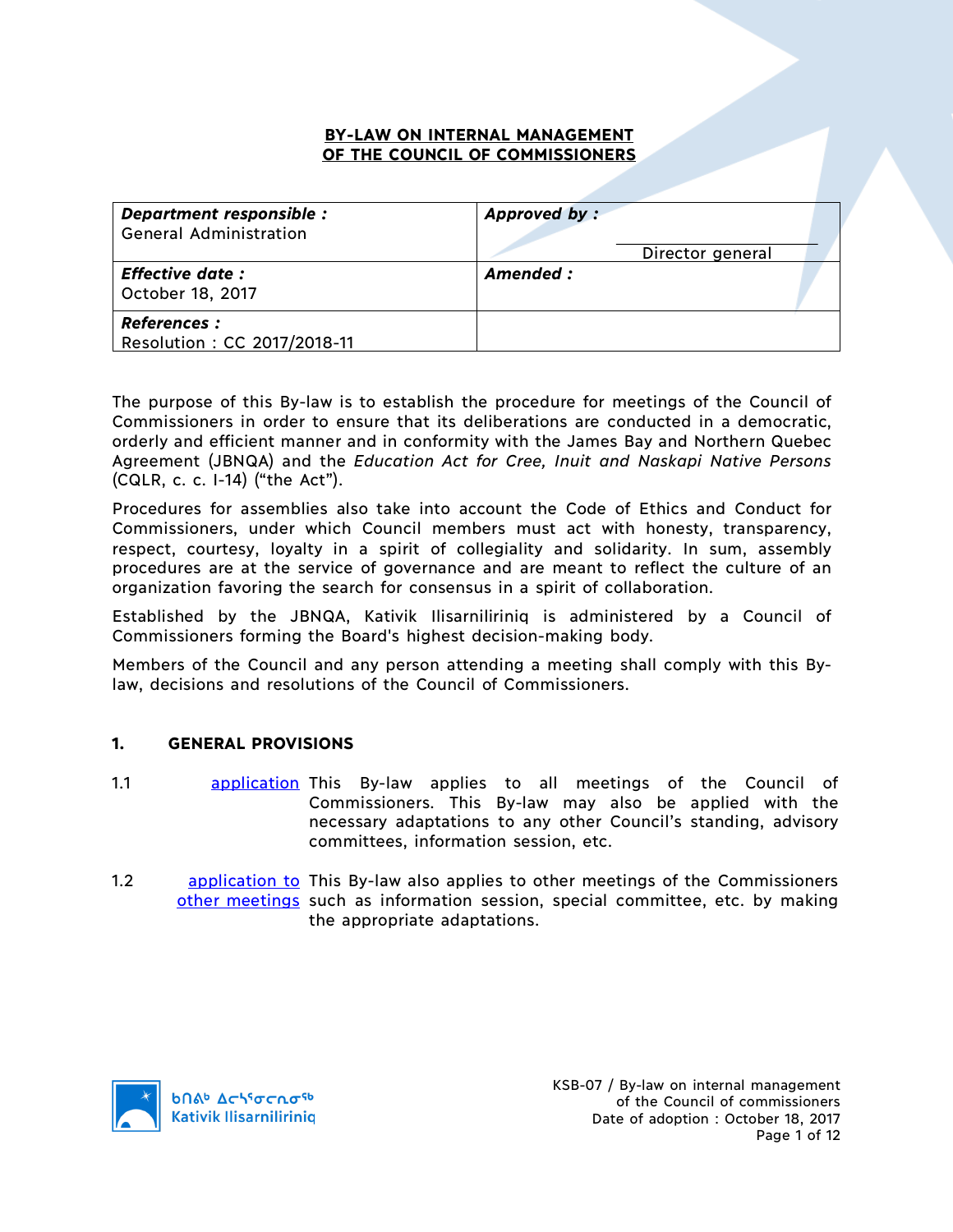# **2. DEFINITIONS**

- 2.1 definitions In this document, the following words or expressions mean :
	- **a) Chairperson**: the person who presides over a meeting of the Council of Commissioners;
	- **b) Quorum**: the majority (50%) of members of the Council of Commissioners required to be present at a meeting for decisions to be validly taken;
	- **c) Secretary General**: the Secretary General of the Board or, when applicable, the Associate Secretary General of the Board.
- 2.2 **use of the In this By-law, the masculine gender includes the feminine and** masculine gender the singular includes the plural. They are used for the sole purpose of lightening the text.

## **3. PRINCIPLE**

- 3.1 administration The Board shall be represented and its affairs administered by its Council (17.0.4 JBNQA & s. 606 of the Act).
- 3.2 ordinances, Ordinances, resolutions and other enactments of the Board must resolutions and be passed by the Council in session (17.0.5 JBNQA & s. 607 of the other enactments Act).

## **4. TYPES, SCHEDULE AND PLACE OF MEETINGS**

- 4.1 **regular Regular meetings are held according to a predetermined** meetings frequency and schedule. The Council of Commissioners shall hold at least 4 meetings each year following a calendar adopted at the beginning of the school year (17.0.7 JBNQA & s. 173 & 188 of the Act). This calendar may be modified by resolution during the course of the year if required.
- 4.2 **Special Special meetings are meetings added as needed during the school** meetings year by giving proper notice. The President may call a special meeting of the Board and the Director General also may call such meeting in his own authority (s. 173 of the Act). see sections 4.4 & 6.2 below.
- 4.3 **place for** The Council shall determine, by resolution, the place of its holding meetings meetings (s. 609) but special meetings are held when required on the day and at the time and place indicated in the notice thereof (see section 6.2 below).

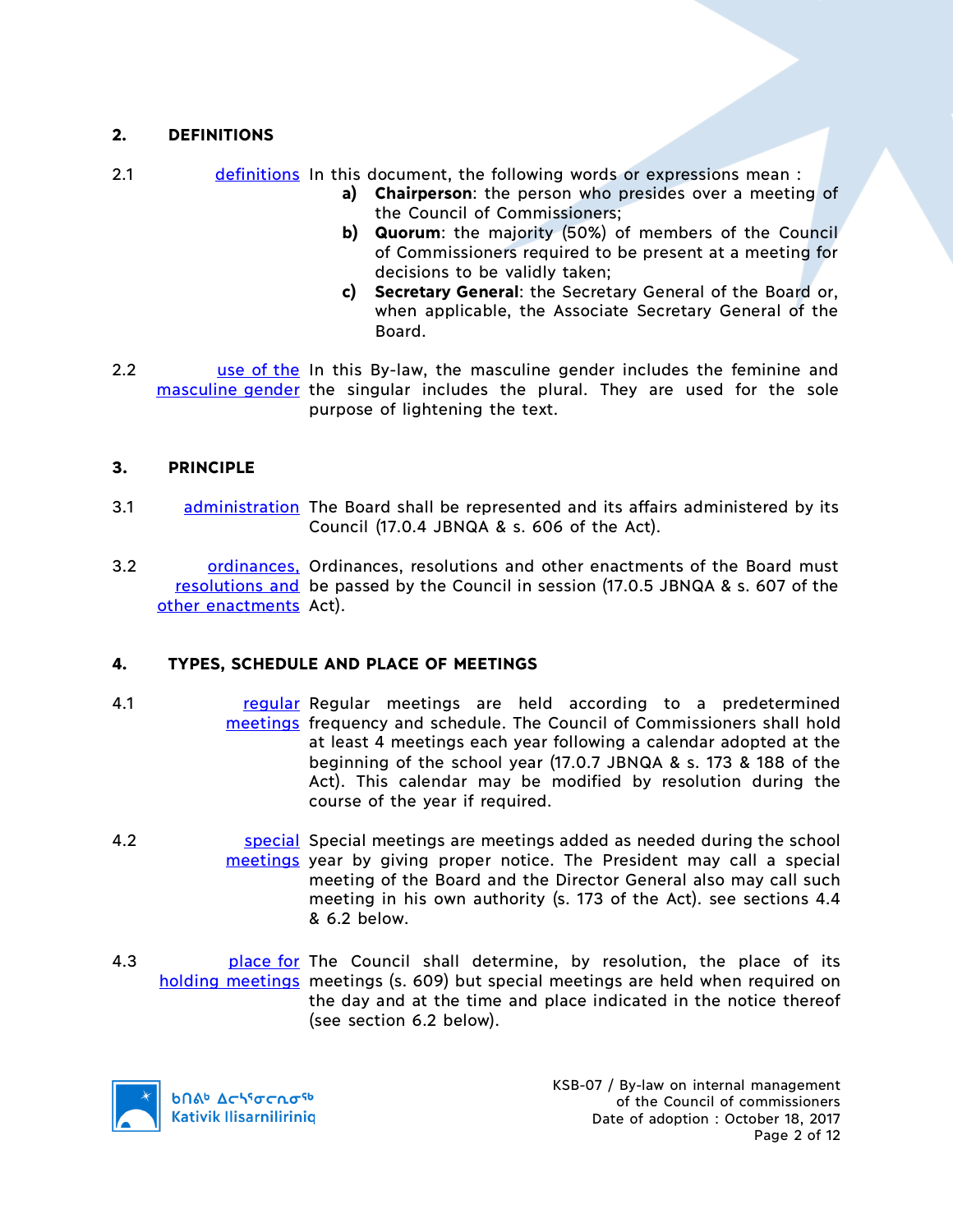- 4.4 **days for Meetings of the Board may be held on non-juridical days** meetings (weekends and holidays) (s. 180).
- 4.5 **absence or Commissioners shall inform the Secretary General of their absence** late arrival or expected late arrival.
- 4.6 public meetings/ The meetings of the Council of Commissioners are public; in camera meetings however, the Council may order that they be held in camera for the purpose of examining any matter liable to be prejudicial to a person or issue (s. 177)<sup>1</sup>.
- 4.7 adjournment Any regular or special meeting may be adjourned by the Board to another hour of the same day or to a subsequent day, without it being necessary to give notice of the adjournment to the absent members (s. 174).

#### **5. AGENDA**

5.1 preparation The agenda is prepared by the Secretary General in collaboration with the President and the Director General.

> Members of the Council of Commissioners who wish a specific issue to be addressed should send their items to the Secretary General at least 8 days before the meeting 2.

> Items to be put on the agenda by the departments and requiring a decision made by resolution shall also be received at least 8 days before the meeting. When translation is required, it shall then be received at least 21 days prior to the meeting or as instructed by the Secretary General.

- 5.2 transmission The draft agenda, along with all documents (including the minutes of the previous meeting), must be sent electronically to members of the Council at least 7 days prior to the meeting. However, a document may exceptionally be tabled at the meeting with the authorization of the Secretary General.
- 5.3 **bushed adoption** At the beginning of a regular meeting, the Chairperson presents of the Agenda the proposed agenda to the members but they may request a modification either by an addition, a deletion, a withdrawal and/or a change of order of items. Any subject or matter may be dealt with at a regular meeting, even though not mentioned in the notice calling the meeting (s.173).

 $\overline{a}$ 

<sup>1</sup> See section 10 below

<sup>2</sup> The Secretary General may redirect the topic to the concerned department or have it added to the agenda.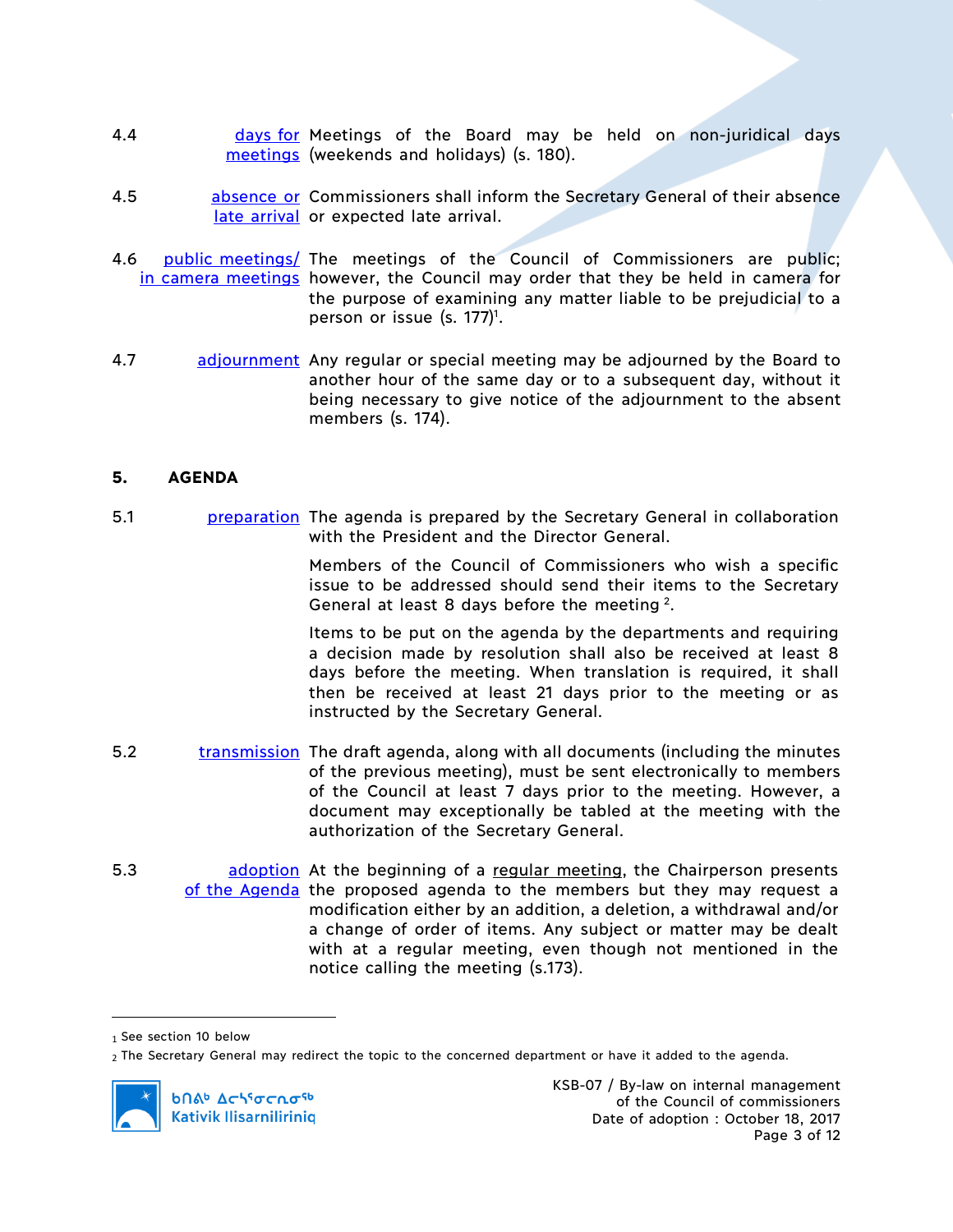- 5.4 **busines agenda in** The agenda in its modified form is then presented to the Council its modified of Commissioners for adoption.
- 5.5 **Source in Sepecial** At a special meeting, only the matters mentioned in the notice meeting calling the meeting (see the following section) may be dealt with and decided, unless all the Commissioners are present and consent thereto (s. 173).

## **6. NOTICE OF MEETINGS**

- 6.1 regular The notice of regular meetings (in the form of a reminder) along meeting with the agenda and the related documents mentioned in section 5.2 above shall be forwarded to each Commissioner at least 7 days before the meeting (unless exceptional circumstances exist).
- 6.2 **special A special meeting of the Council shall be called by a notice in** meeting writing given by the Director General, at least 2 days before that fixed for such meeting (s. 173). (see also sections 4.2 & 4.4 above).
- 6.3 https://educion.com/solid-state proceeding at a special meeting, it must be ascertained calling and entered in the minutes of the meeting that the notice calling the same was served as required by law on the members of the Board who are not present at the opening of the meeting.
- 6.4 transmission to If it appears that the notice calling the meeting has not been absent members served on the absent members, the special meeting shall be terminated forthwith on pain of absolute nullity of all proceedings that may be taken there at (s. 173).
- 6.5 waiver of The omission of the necessary formalities for the calling of a formalities meeting of Commissioners cannot be pleaded when all the members have actually attended (s. 175).

#### **7. ROLES AND RESPONSABILITIES**

7.1 **president** The President of the Board is normally the Chairperson of all of the Board sittings of the Council of Commissioners, but another person may be appointed by resolution to chair the meeting. Should the President of the Council be absent or unable to chair, the Vice-President chairs. Should the Vice- President be absent or unable to chair, a member eligible to vote must be named by resolution to chair the meeting. This person takes on the function and powers of the Chairperson (s. 172 & 173).

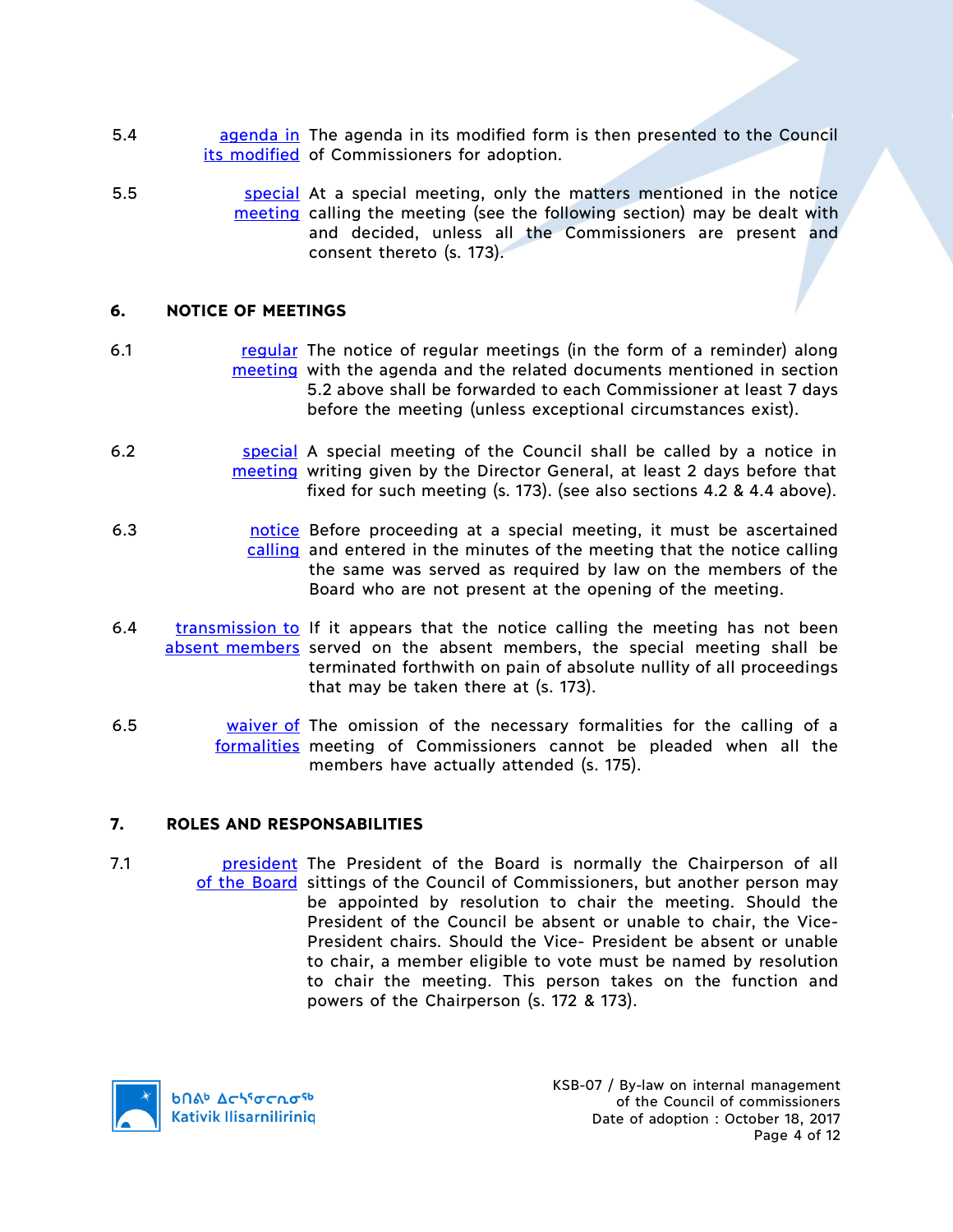In this capacity, the Chairperson assumes the following duties:

- a) maintains order at the sittings of the Council and ensure compliance with the rules, having all the powers to do so;
- b) in conformity with the adopted agenda, tables items for discussion and provide, or ask that a participant provide, all necessary explanations;
- c) makes rules on the relevance of motions and procedural issues; making sure there are valid grounds for these decisions;
- d) shall decide on any dispute arising out of procedural matters, subject to the right of appeal of its decisions by the assembly;
- e) leads the debates and gives the floor;
- f) may interrupt a person who asks a question when he considers that it is not a matter of general interest or that the question has been answered or that the matter is out of order;
- g) may take the floor as a matter of priority;
- h) may call a brief recess at any time;
- i) in case of disorder or extraordinary circumstances, orders the suspension of the meeting or propose its adjournment;
- j) following a reasonable appeal to order, the Chairperson of the meeting may also have anyone disrupting the meeting expelled from the meeting.
- 7.2 **Secretary The Secretary General of the Board acts as Secretary of the** general<sup>3</sup> Council and shall attend all meetings, and, in accordance with section 12.1 shall draw up minutes of all the acts and proceedings thereof, in the book kept for that purpose (s. 319).
- 7.3 absence of the In the absence of the Secretary-General, the Commissioners secretary general present shall choose another Council member or a third party to act as secretary of the meeting.
- 7.4 **responsibilities of Secretary General** is the custodian of the records of the the secretary general assemblies and archives of the Board.
- 7.5 advisory role of Secretary General advises the Chairperson and the Council of the secretary general Commissioners on the application of the rules of procedure and on the legal and regulatory frameworks related to the decisions

<sup>3</sup> Certain rights, powers and obligations conferred to the Director General in the Act are hereby granted to the Secretary General and this in accordance with section 192 of the Act.



 $\overline{a}$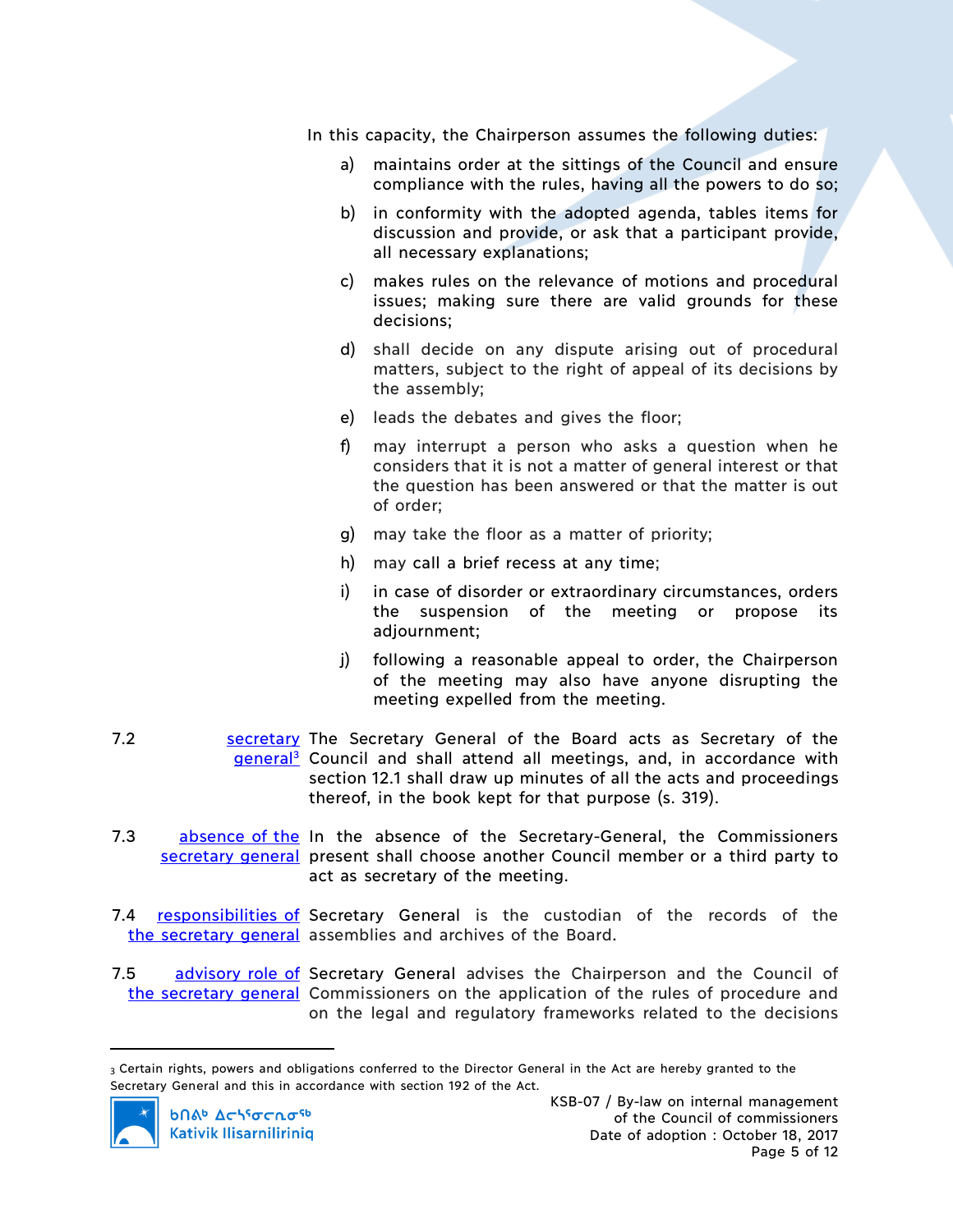of the Board.

#### **8. QUORUM**

- 8.1 **meeting** The quorum of Commissioners required for a meeting to be valid validity is an absolute majority of all the members thereof qualified to vote (s. 7).
- 8.2 **botter powers** The Commissioners present at any meeting regularly held, at of the council which there is a quorum, may exercise all the powers of the of commissioners Council of Commissioners (s. 8).
- 8.3 absence of a A short absence of a Commissioner during a meeting does not guorum affect the quorum; nonetheless, no decision may be taken if the requirements of the quorum are not met. However, a meeting automatically ends if an absence of a quorum is created by the departure of one or more Commissioners.
- 8.4 role of the The Secretary General ensures that the quorum is maintained as secretary general required during the deliberations.

## **9. USE OF OTHER MEANS OF COMMUNICATION** (S. 613.1 AND 613.2)*)*

9.1 **participation in Any Commissioner may, where the majority of Commissioners who** a regular meeting are physically present at a meeting consent thereto, take part in of a physically and vote at the regular meeting by any means allowing all absent commissioner participants to communicate with each other orally, such as the telephone.

> Such consent shall not be given unless there is a quorum of Commissioners physically present at the site of the meeting and the President is among them.

9.2 minutes of a The minutes of such a meeting shall mention:

meeting with the use of other means of communication

- a) the fact that the meeting was held with the aid of the means of communication indicated therein;
- b) the names of all Commissioners physically present at the site of the meeting and the names of those who consented to hold the meeting in this way;
- c) the name of the Commissioner who took part in the meeting thanks to that means of communication.
- 9.3 deemed to be A Commissioner who takes part in and votes at a meeting through present such means of communication shall be deemed to be present at the site where the meeting is held.



KSB-07 / By-law on internal management of the Council of commissioners Date of adoption : October 18, 2017 Page 6 of 12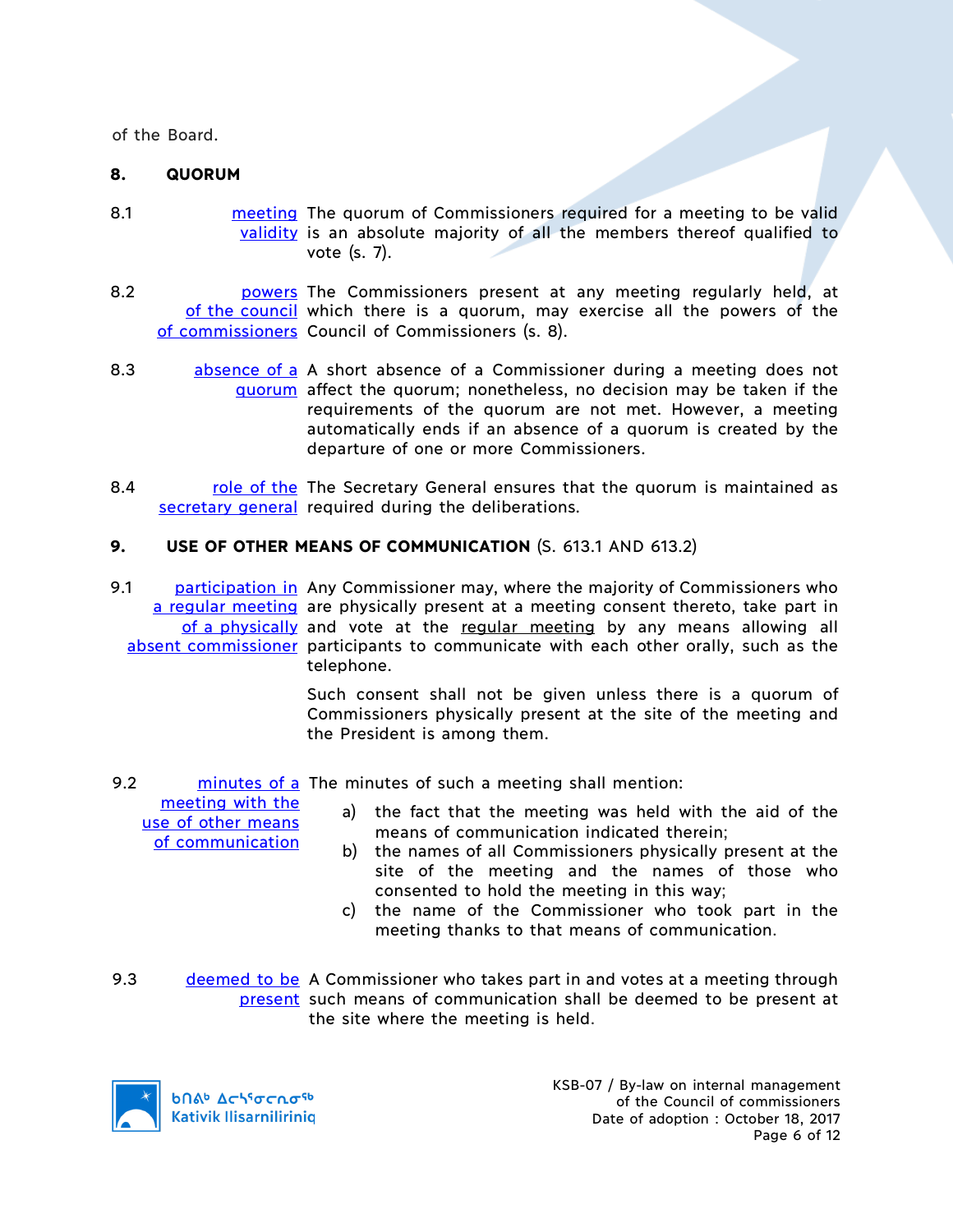- 9.4 **emergency In case of emergency, the Commissioners may, if all the** meetings Commissioners consent thereto, take part and vote at a special meeting by any means allowing all the Commissioners to communicate with each other orally, such as the telephone. They are from that time deemed to have attended the meeting.
- 9.5 **minutes of The minutes of such a meeting shall mention the fact that the** an emergency meeting was held with the aid of the means of communication meetings indicated therein and was consented to by all Commissioners.

#### **10. PROCEEDINGS**

- 10.1 **participation** No person, except a Commissioner, the Director General and the Assistant Director General, may take part in the deliberations of the Council of Commissioners without permission from the Chairperson (s. 177).
- 10.2 **order of The floor is granted in the order in which the participants have** speaking requested it. Exceptionally to ensure coherence in the debates, the Chairperson of the meeting may grant the floor in a different order.
- 10.3 **resource** The Chairperson may authorize any resource person (staff or person others) to submit a record, provide information or answer questions.
- 10.4 **presentation** The Chairperson calls the agenda item, provides the explanations of a topic or requests the Director General or a resource person to provide the necessary explanations on the subject under consideration.
- 10.5 **propose** When the subject is placed on the agenda for a decision, the a resolution Chairperson requests that a Commissioner propose the resolution on the subject.
- 10.6 **deliberations** At this stage, any Commissioner may, with the permission of the on the proposal Chairperson, ask all questions that are relevant for clarification and understanding and can intervene to locate himself in relation to the proposal and explain the reasons for his vote.
- 10.7 **amendment A Commissioner may also present an amendment to the draft** resolution.
- 10.8 right of reply At the end of the deliberations, the proposer may exercise his right of reply.
- 10.9 withdrawal The proposal may be withdrawn by the Commissioner who proposed it at any time before its adoption.



**b**በል<sup>b</sup> Δς<sup>16</sup>σς ησ<sup>ερ</sup> **Kativik Ilisarniliriniq**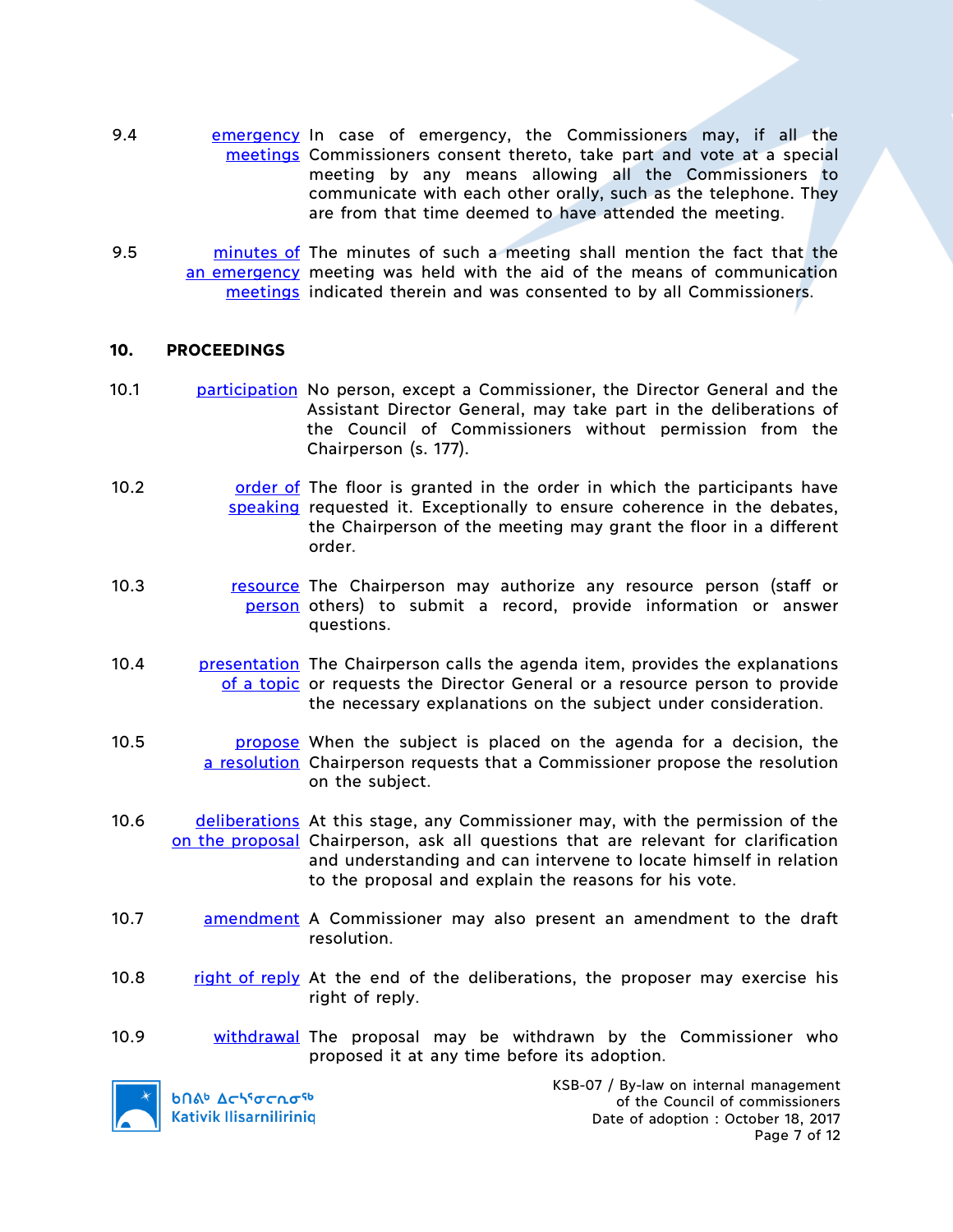10.10 vote Subject to section 7.1 above, when all the Commissioners who wished to speak on a subject have done so, the Chairperson calls the vote.

> The specific rules governing voting are described in the following section.

- 10.11 **amendment** A resolution can always be modified, or even repealed, after its or repeal of adoption, provided that no legal obligation was created towards something a third party. Any Commissioner may make a motion to rescind previously or to amend something previously adopted regardless of how he adopted voted on the original resolution. There is no time limit on making either of these motions. The Commissioner must have given a previous notice of his intent to make one of these motions to the members of Council.
- 10.12 **in camera** The purpose of declaring an in-camera meeting is to exclude from meeting the deliberations room any person who is not a member of the Council of Commissioners. The Chairperson may declare in camera to consider any matter that might cause harm to any person. This proposal is subject to debate and a Commissioner could request a vote to declare the meeting in camera.

The Director General, Assistant Director General, the Secretary General and any person authorized by the Council may be present in camera, unless the Council requests them to withdraw in the light of the subject. Any other person authorized by the Council may attend in camera.

Discussions held during in camera meetings are not reported in the minutes but any resolution to be adopted must be done when the Council returns in public session.

- **11. VOTE**
- 11.1 vote At meetings of the Board all questions shall be decided by the majority of votes of the members present (s. 181). Motions are seconded.

Each member of the Council and the regional councillor delegated by the Council of the Regional Government shall have one vote (s. 610).

11.2 casting vote The President shall vote upon each question, and in case of a tie of the president shall have a tie-breaker vote (s. 181).

**b**Πል<sup>b</sup> Δςιγσς πο<sup>ς 6</sup> **Kativik Ilisarniliriniq**  KSB-07 / By-law on internal management of the Council of commissioners Date of adoption : October 18, 2017 Page 8 of 12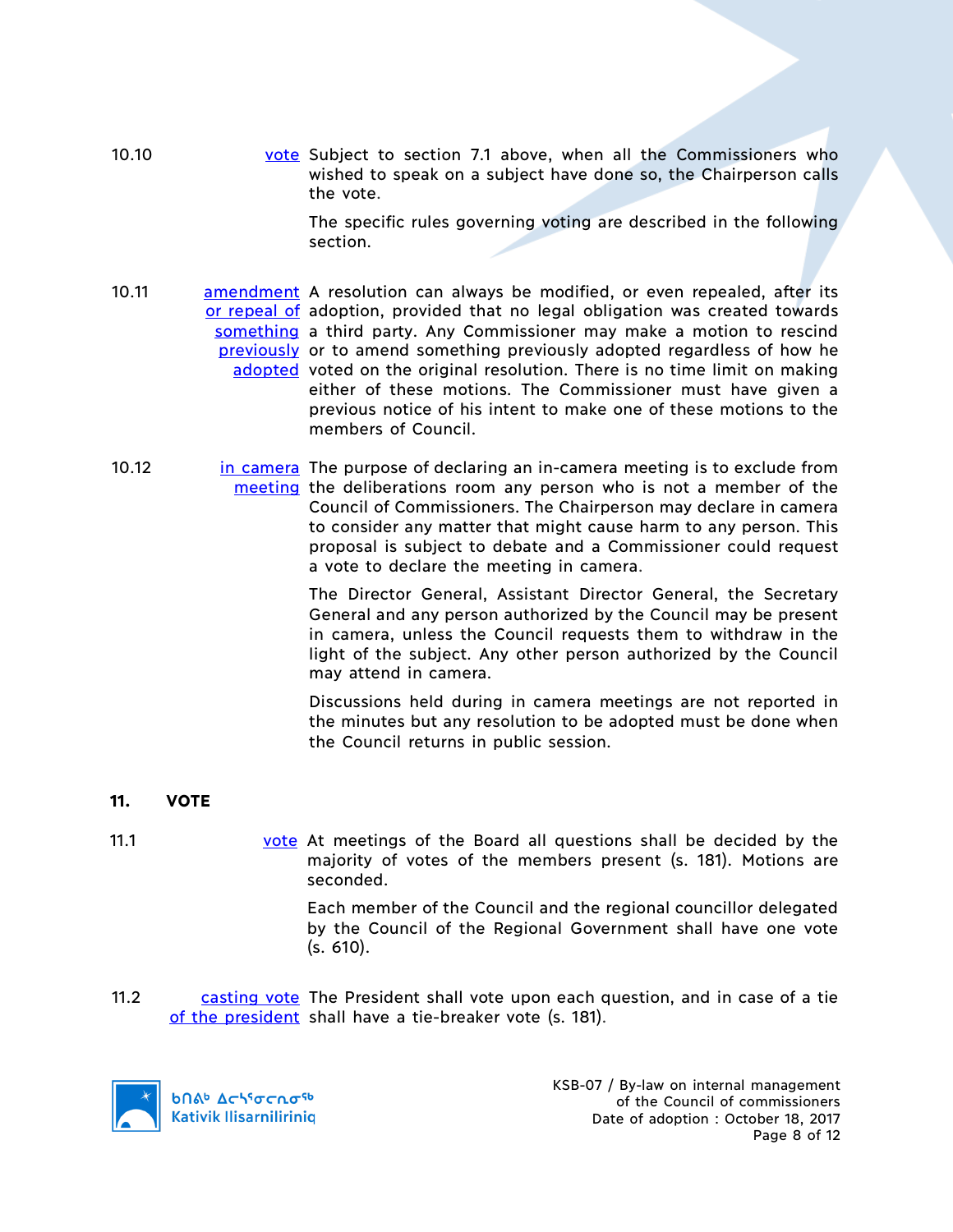- 11.3 methods of The vote shall be taken by a show of hands<sup>4</sup> except in the case voting/vote by a where the assembly opts for the holding of a secret ballot after show of hands the acceptance of a proposal to that effect.
- 11.4 **Secret ballot** A Commissioner may at any time request a secret ballot. The assembly decides on the proposal on a secret ballot without debate. This vote is taken on ballots circulated by the Secretary General. The count shall be counted by two scrutineers appointed by the Council of Commissioners from among the non-voting members.
- 11.5 **to avoid** If order to avoid a tie during a secret vote, the President shall a tie cast his casting vote on another ballot in which he re-inscribes his vote. The ballot shall be sealed to the scrutineers and shall be taken into account by the scrutineers only if the votes are equally divided.
- 11.6 abstention A Commissioner (including the President) may abstain from voting. In these circumstances, he decides in advance to follow the decision of the majority.

Comment: An abstention is not a vote cast; It is not considered when calculating the majority; It does not affect the quorum;

In order to facilitate the counting of votes in a show of hands, the Commissioner who chooses to abstain must explicitly signify his abstention.

To abstain is not to dissent, it is merely a refusal to vote upon the motion, not a rejection of the motion itself. The abstaining member is presumed in agreement with the majority decision.

Thus, if 14 out of 15 members abstain and the 15th votes in favor of the resolution, the resolution is adopted since the former, even though present, did not exercise their right to vote.

It is therefore important for members to express their disagreement clearly by voting against a resolution rather than refraining from voting since an abstention could have an undesirable effect.

11.7 result of the vote: The Chairperson shall indicate whether the proposal is adopted rejection or division or rejected or if there is a tie.

of votes

In a vote by a show of hands or a remote vote, when the votes are counted, the Chairperson announces the result of the count.

When the proposal is adopted, it becomes a resolution of the Council.

<sup>4</sup> Or verbally for remote vote, when the Commissioner is not physically present but assists by phone, etc.



 $\overline{a}$ 

**b**በል<sup>b</sup> Δςιτσς το <sup>τρ</sup> **Kativik Ilisarniliriniq**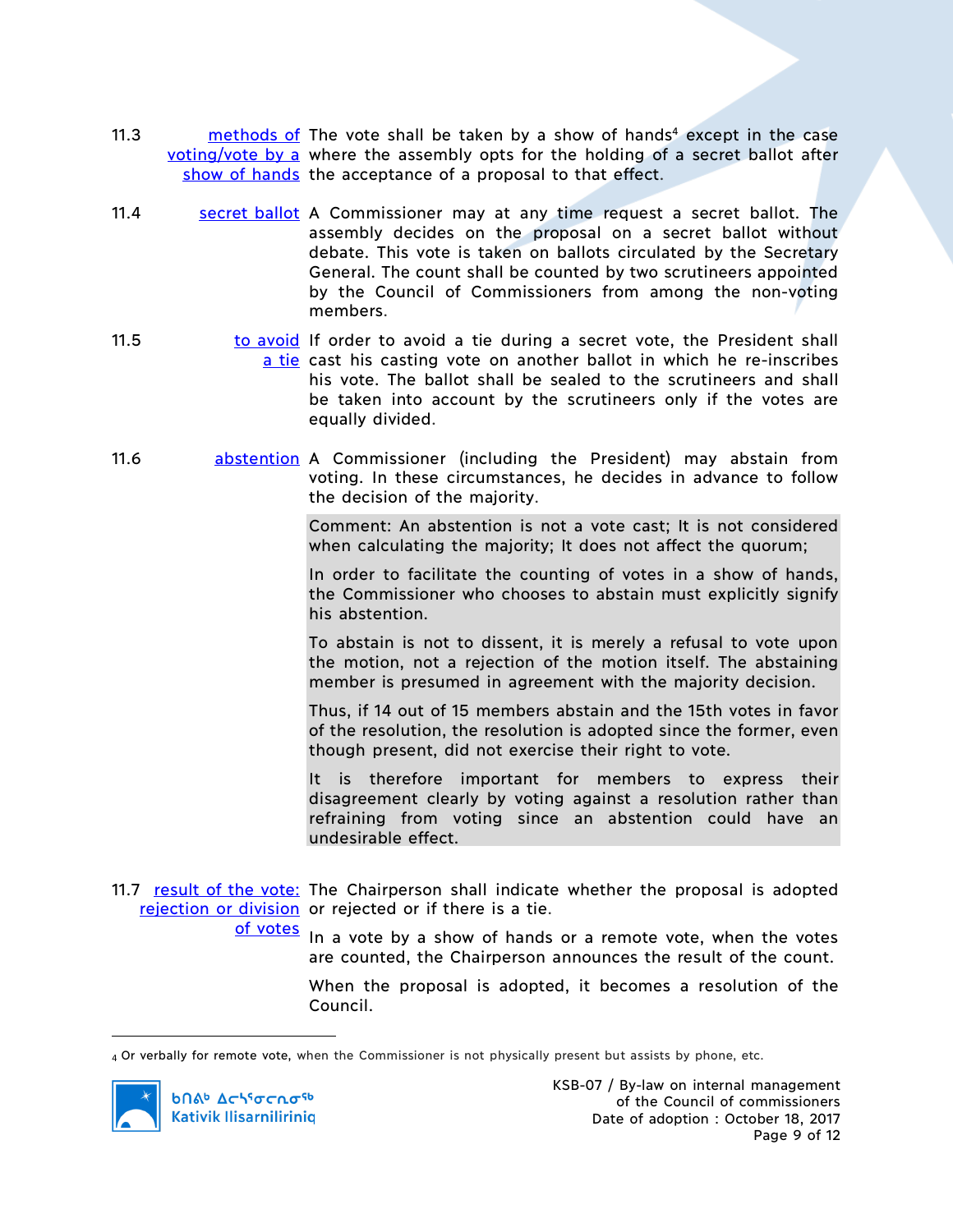11.8 recording of In a vote by a show of hands or a remote vote, any Commissioner the vote of a may request that a mention be recorded in the minutes to specify Commissioner that he has voted against the majority on a resolution. Such in the minutes request must, however, be made to the Secretary General before the end of the meeting.

## **12. MINUTES**

- 12.1 **minutes** The minutes of each meeting shall be signed by the Chairperson of the said meeting and counter-signed by the Secretary General (s. 182) after having been read and approved at the beginning of the following meeting<sup>5</sup>. The minutes are available to the public<sup>6</sup>.
- 12.2 **Excuse The Commissioners may excuse the Secretary General from** from reading reading the minutes provided that a copy thereof has been given minutes to each member present at least 6 hours before the opening of the sitting at which they are approved (s. 182).
- 12.3 mentions Whenever a by-law, ordinance or a resolution of the in margins Commissioners is amended or rescinded, mention shall be made thereof in the margin of the Minutes, opposite such by- law, ordinance or resolution, together with the date of its amendment or when rescinded (s. 183).
- 12.4 **voting** The result of each vote is reported in the minutes as follows: results
	- In a show of hands, the minutes shall mention the number of votes for, the number of votes against and the number of abstentions;
		- In the case of a secret ballot, only the indication of the decision shall be reported (adopted or rejected unanimously or by a majority vote);
	- Where all Commissioners present at that particular meeting have voted in favor of the proposal, the minutes shall state that the proposal is adopted unanimously.

 <sup>5</sup> Certain rights, powers and obligations conferred to the Director General in the Act are hereby granted to the Secretary General and this in accordance with section 192 of the Act. <sup>6</sup> Excluding in-camera sessions.

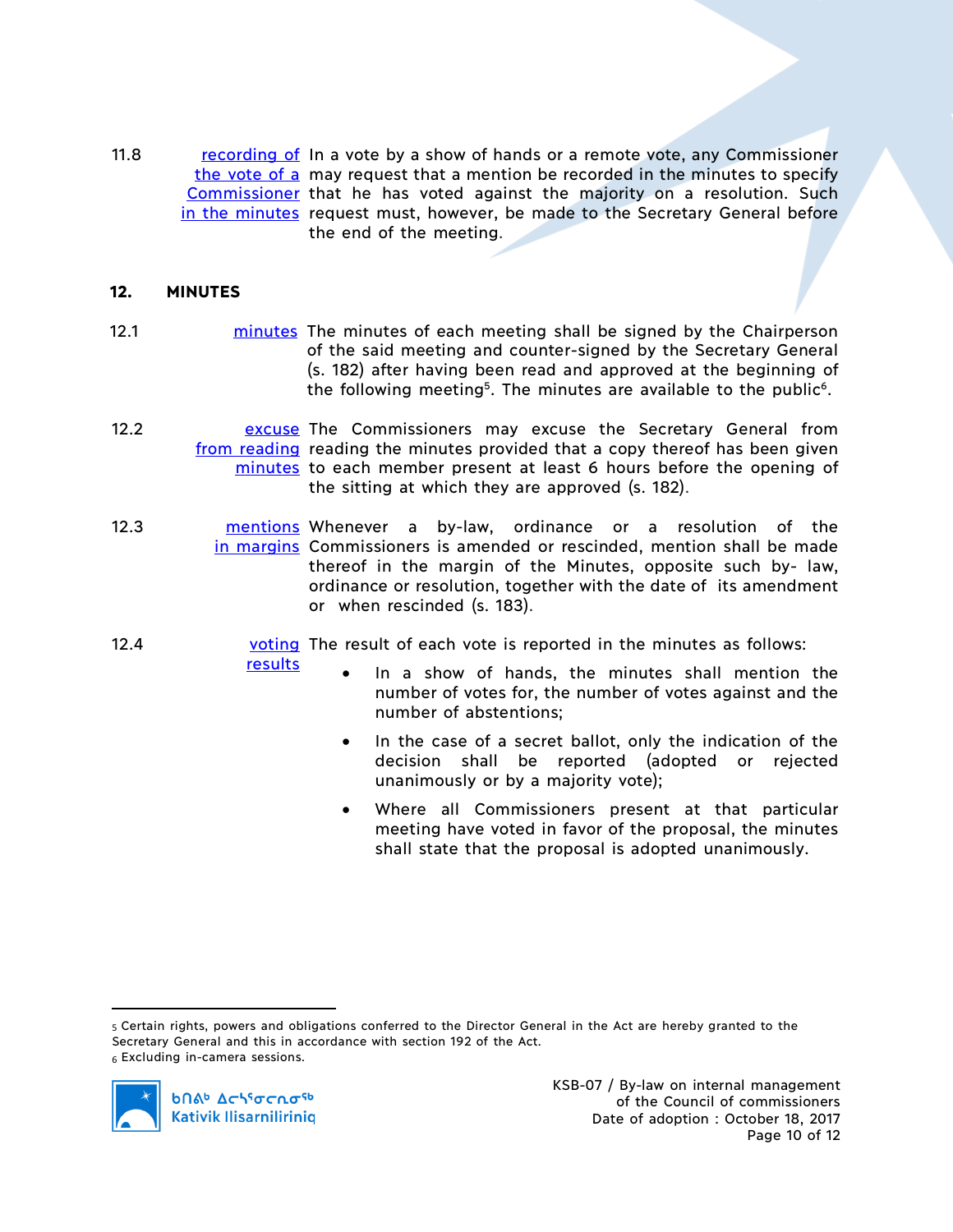## **13. CERTIFIED COPIES OF DOCUMENTS AND EXTRACTS OF THE MINUTES**

13.1 certified copies Copies and extracts, certified by the Secretary General, from all and extracts minutes, books, registers, archives and other documents, shall be authentic (s.  $320$ <sup>7</sup>.

## **14. CONFLICT OF INTEREST AND CODE OF CONDUCT**

14.1 conflict of interest In conformity with the Code of Ethics and Conduct for and code of Commissioners, a member who is in a conflict of interest must conduct report it without delay and specify the nature and value of the rights or interests involved and this will be recorded in the minutes. The member in a conflict of interest shall abstain from the discussion and vote on the matter at issue<sup>8</sup>.

> Moreover, in conformity with the said Code, the Commissioners shall not consume or purchase illegal drug substances nor transport same or alcohol up north for others and shall not appear in public while under the influence. The Executive Committee with the Director General may take the following steps for any Commissioner suspected of not abiding by this rule or suspected of illegal or immoral act and give:

- a) a verbal warning;
- b) a second warning made in writing;
- c) a third and final warning made in writing.

The Executive Committee and the Director General may take immediate action depending on the seriousness of the act of the Commissioner concerned.

The Education Committee of the community of the concerned Commissioner may be informed of these warnings if deemed appropriate.

#### **15. FINAL PROVISIONS**

15.1 absence of a The term of office of the Commissioner shall also terminate if he commissioner and has failed to attend without valid reasons at least 3 consecutive termination regular sittings of the Council (17.0.52 JBNQA & s. 652 of the Act).

<sup>8</sup> Any person who has reasonable grounds to believe that a Commissioner is in a situation of conflict of interest or is in breach of the Code of Conduct may file a complaint according to the Code.



 $\overline{a}$ 

 $7$  Certain rights, powers and obligations conferred to the Director General in the Act are hereby granted to the Secretary General and this in accordance with section 192 of the Act.